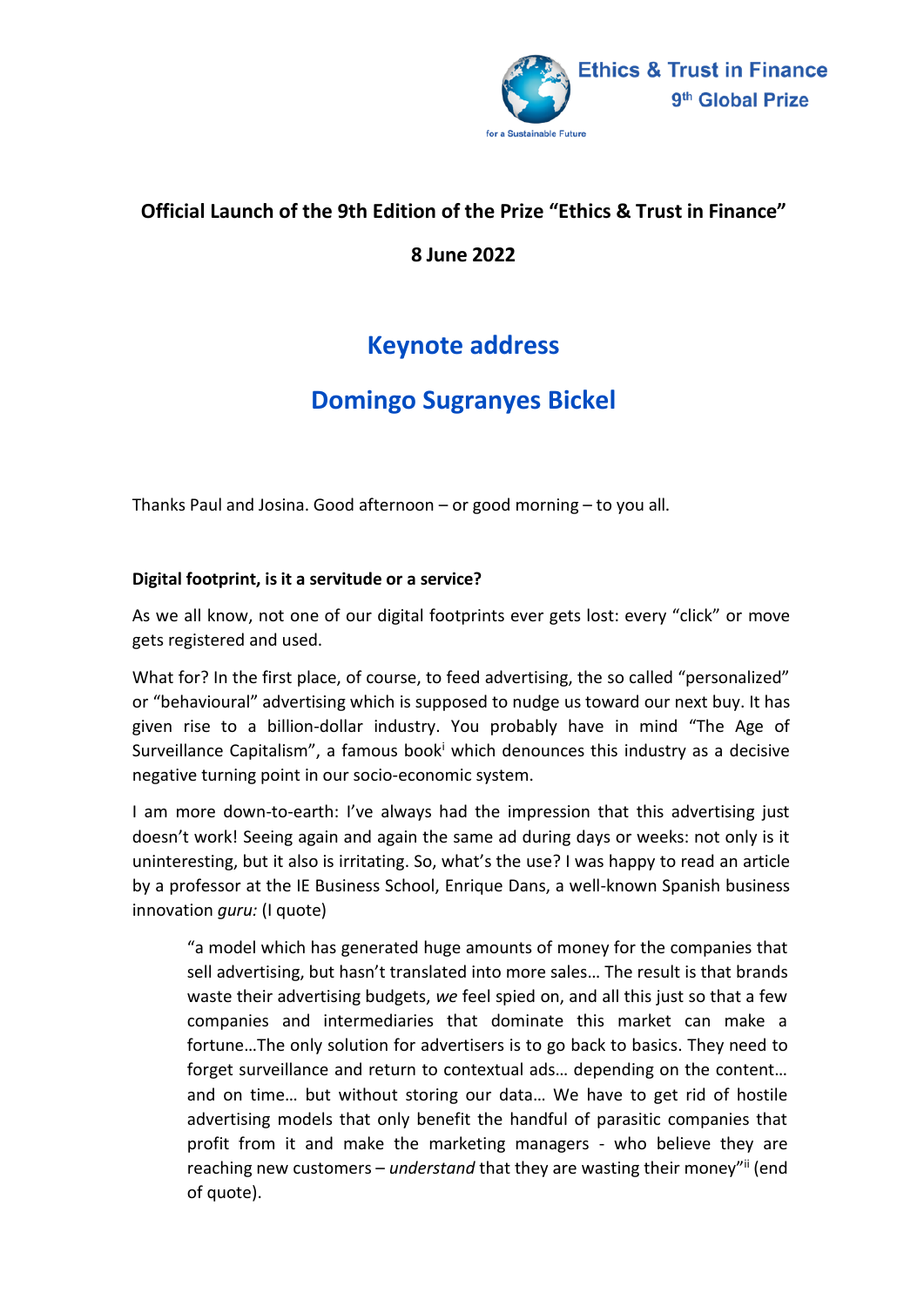If this is true, then the whole profit-driven operation built around data tracking may be falling down soon! Or perhaps some new privacy regulations may forbid its use.

Of course, behaviour tracking is also done for other purposes, which can be of a higher social value, let's say for example: weather forecast, illness prevention or contagion tracking. In fact, there are purposes where people may have a *moral duty* to contribute personal data for the common good. It all depends on the purpose. And we can't forget a most worrying kind of behaviour surveillance: State-controlled, political or military oriented tracking, whether to oppose and armed invasion – as is happening in Ukraine – or trying to influence voters in an election, or spying on political opponents.

Whatever the purpose of tracking, the fact is that the amount of accumulated data is growing at an exponential pace. The sheer physical volume of data centres and their energy consumption is a growing concern.

The use of big data is inseparable from the kind of software which allows to map the huge amount of information held in data centres: *the algorithm*. These software systems have come to be called "Artificial Intelligence", a name which holds a certain mythological inflation. One famously sagacious technology expert, Luc Julia, creator of SIRI, Apple's voice-controlled personal assistant, has written a book called "There is no such thing as Artificial Intelligence"iii. A Spanish science philosopher, Alfredo Marcos, writes perhaps more precisely: (quote)

"An artificial intelligence system has something to do with intelligence, but what intelligence it has comes from the human being, it is not artificial, and what is artificial in it is absolutely not intelligent"iv (end of quote).

The name AI was used more than 70 years ago with the first large computers, but the software has undergone disruptive change in the last ten years with "machine learning" and "deep learning" networks, where traditional deterministic algorithms are replaced by probabilistic or statistically based software. These new generation algorithms are fed with *solutions*, and the system can be "trained" on how to reach them. No doubt, these developments allow for huge progress, from automatic maintenance systems to medical diagnose or credit ratings.

But the question remains: *when* is a decision left to be taken by the machine process? *Which* decision? By *whom*? More than about privacy, the real difficult ethical questions arise when you consider, not the purely technological device or software, but the *system* around it, which includes the people who design the software and those who command its use. And these questions must be asked also of course when dealing with "delegated decision systems" in finance, as we are doing this afternoon.

\* \* \*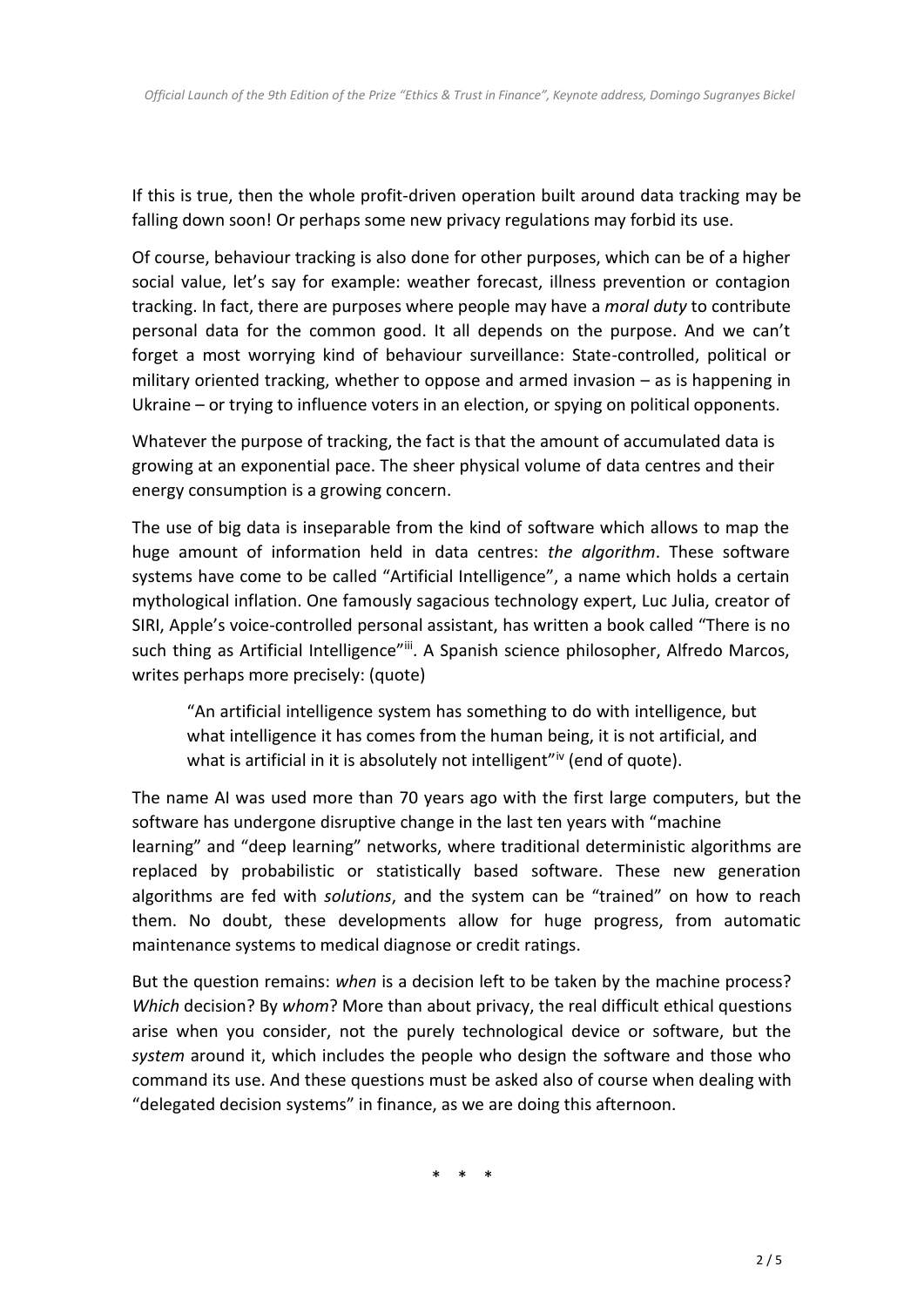I'll stop here. I am not a specialist. Any of you probably knows more about digitalization. So why have Josina and Paul asked me to address you today?

Perhaps because I was involved in the Prize as a member of the Jury right from the beginning.

Or maybe, because I have been trying during my whole active life to understand how ethics and business decisions intermingle, how ethical principles and business constraints interact, not in ideal terms, but in the real world.

Third reason, and this is probably more directly to the point: during the last two years, I led an interdisciplinary seminar called, precisely, "Digital Footprint, Servitude or Service?", at the *Fundación Pablo VI,* a Catholic think-tank in Madrid, with a group of economists, sociologists, philosophers, technology specialists and practicians. The debates are published in book form in Spanish. A summary can be found in English on the Foundation's website<sup>v</sup>. Let me give you a glimpse on the conclusions.

*Starting point: technology is never neutral*. It always brings improvements to our human capabilities. Besides, technology influences our moral agency with new forms of social organization and new ways of making decisions. Like every other human activity, the use of technology always raises ethical questions: *what purpose*? *To whose profit*? *To whose damage*? Debates about "Artificial Intelligence" sometimes tend to get lost in speculation about a "strong" AI and the utopian views of machines replacing or enhancing human perception and potential forever. This discussion – with its flavour of science-fiction – often *hides* the real problems of today: in industry – with the so called "intelligent" factory  $-$ , in the media, in finance and in many other activities, real functions are being delegated to automatic processes and THERE is where the ethical discussion should focus. Philosophers' help is needed, as well as from anthropology, sociology and economics, if one wishes to *rediscover* what *is* truly good for people and what serves the common good.

When looking at the future of work, for example, the problem is not so much of work disappearing altogether – as some futurologists would like us to think – but the fact that people are ill-prepared to change and adapt to the new jobs, with the risk of a large percentage of population remaining stuck outside the transition.

There are basic ethical questions  $-$  for example, what is the true purpose of a given business? – and these still are the same as in any previous stages of past industrial revolutions. But the old codes of conduct, both public and private, are out of date. The speed of change and the width of operation compel us to develop new codes of conduct. This is true in finance too, and I am sure that this new edition of the Global Prize will bring a collection of interesting proposals.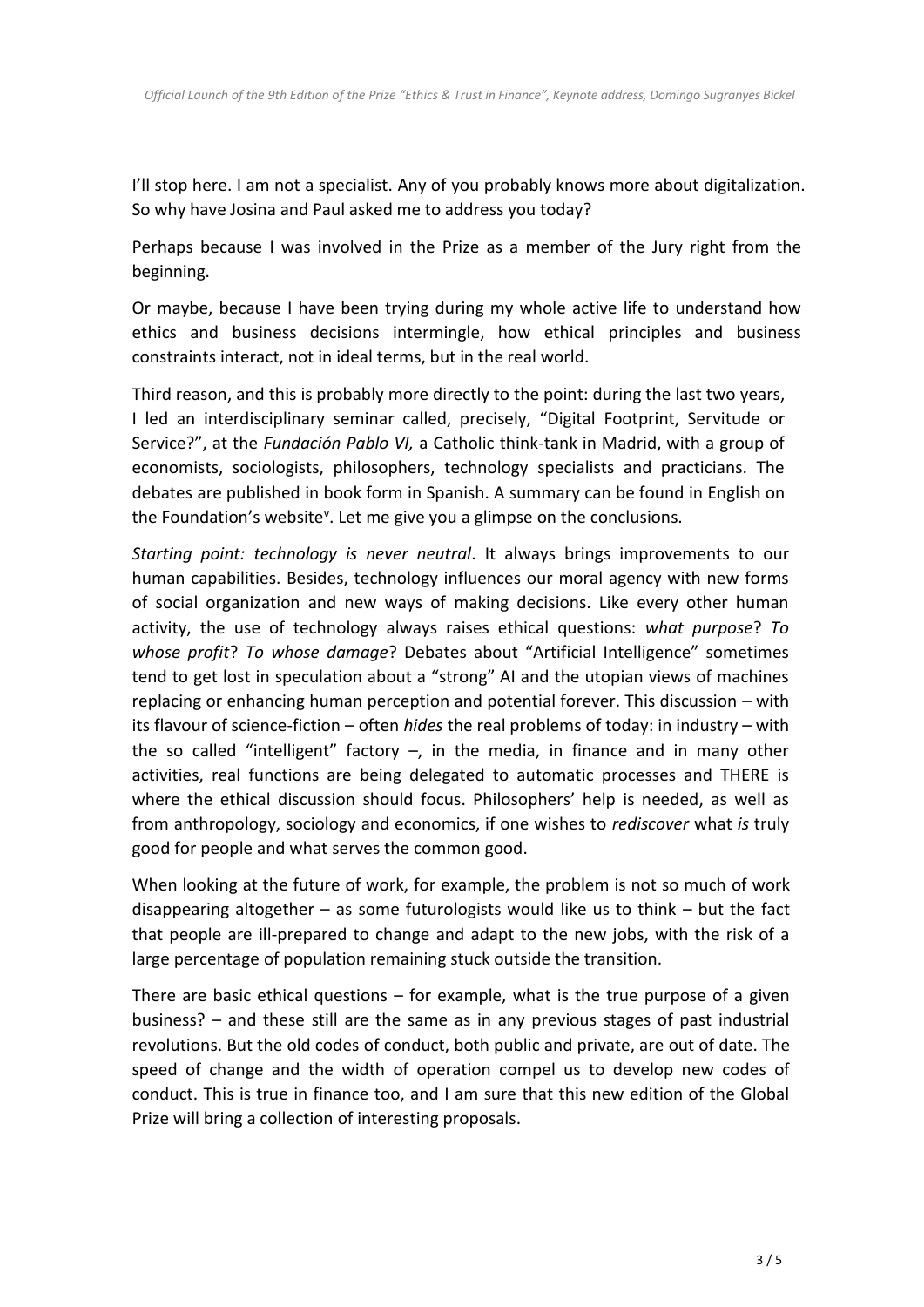In our Madrid seminar, we issued recommendations for three different areas:

- Public sector and regulation
- Companies and private institutions
- Universities and education in general.
- ➢ As regards the **public sector**, regulation needs to be international to improve trust about digitalization, to protect personal data, and to maintain a "level playing field" among competitors. The EU regulatory effort on these lines is well known.

It is probably impossible to regulate software as such ("black boxes"), so the rules will focus on input (data quality) and output (traceability and consequences). Above all, the public sector is responsible for making digital services available to all, especially to the most vulnerable.

➢ **Regarding private business and institutions,** we found that one of the main obstacles for an ethical approach of digitalization lies in the absence of a common language and real communication between data scientists, on one side, and general management and boards on the other. Every company or institution should organize a serious dialogue about any system that uses data, to evaluate its impact on jobs and consumers, *and* its hidden costs.

Delegation of functions to automated systems should be *formalized* and duly documented.

A strict policy of *data quality* against any kind of bias in the data base should be established and formalized. Equally important is the permanent critical examination of output to reduce false results. Traceability is always necessary, but it becomes *essential* whenever the system of delegated decision refers to human persons, especially with facial or vocal surveillance.

An interesting point regards cultural patterns relayed by digital systems. The same exactly as for other business decisions, special attention should be paid to local habits or taste. Digitalization of course offers enormous potential to poor populations everywhere; but *true* access to digital environments can be constructed only from bottom-up, and this could mean very different developments from the ones we have now.

➢ **And third group of recommendations, on education.** This is the core for any ethically inspired use of digital technology: forming personal criteria and discernment capacity for individuals and groups. Freedom is to be understood not only as the absence of compulsion, but also as access to and the capacity of participating in public life. And this often means liberating oneself from unconsciously endured domination (e.g. from social networks).